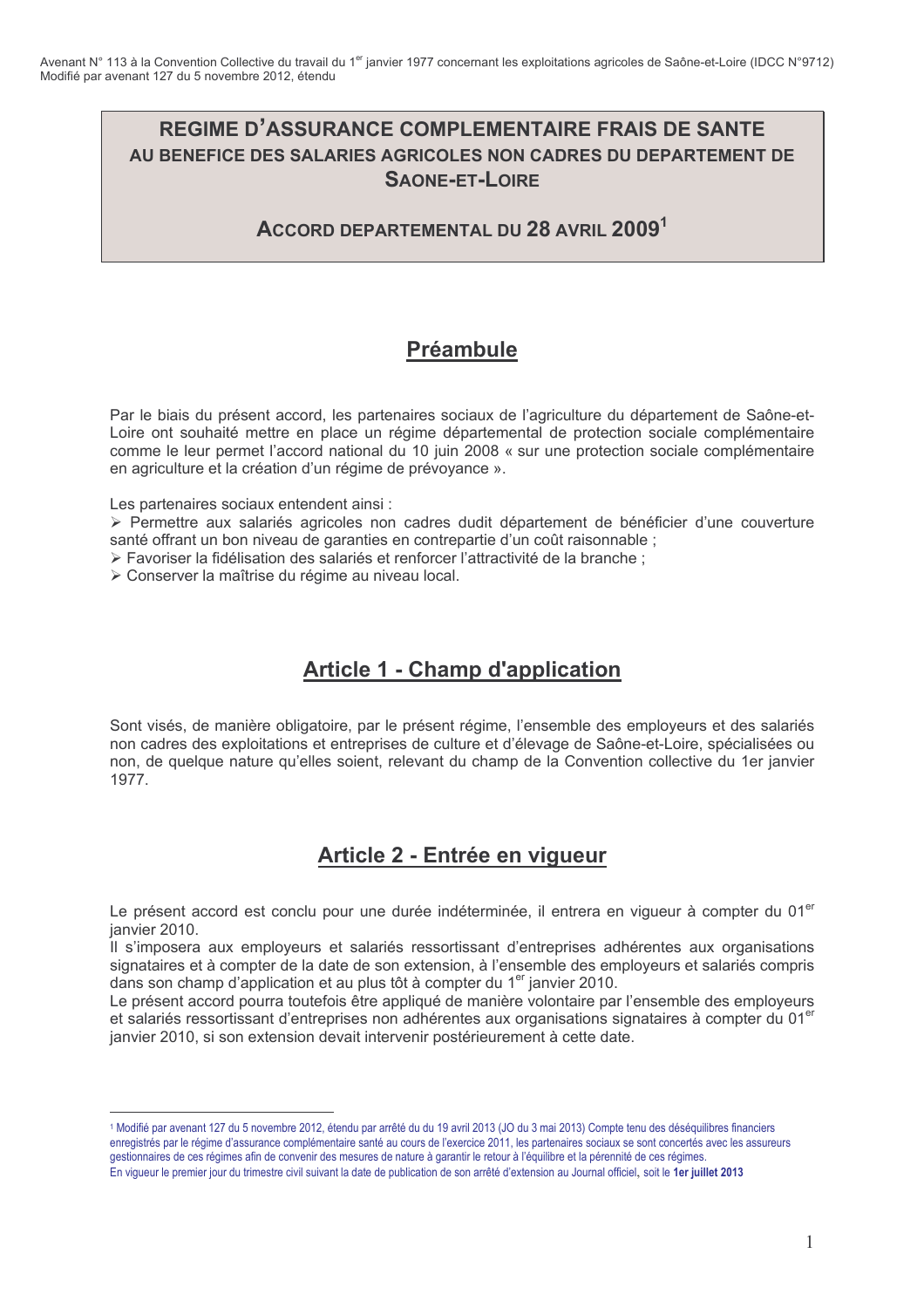Les partenaires sociaux se réservent le droit de renégocier le contenu du présent accord si les circonstances en démontrent l'utilité

Le régime établi par le présent accord ne se cumule pas avec tout autre régime ayant le même objet, notamment l'accord national du 10 juin 2008 précité.

## **Article 3 - Salariés bénéficiaires**

(Modifié par avenant 127 du 5 novembre 2012, étendu sous réserve de l'application de l'accord national portant sur une protection sociale complémentaire en agriculture et la création d'un régime de prévoyance du 19 juin 2008<sup>2</sup>) « Les dispositions du présent accord s'appliquent :

à tout salarié avant six mois d'ancienneté continue dans l'entreprise.

et relevant du champ d'application du présent accord.

Pour les dispositions du présent accord la condition d'ancienneté est réputée acquise au premier jour du mois civil au cours duquel le salarié acquiert six mois d'ancienneté.

En sont exclus :

- Les cadres et personnels ressortissants de la Convention Collective du 1er janvier 1977 et relevant de la caisse de retraite complémentaire cadre en application des décisions de l'AGIRC.

- Les catégories particulières de salariés (VRP par exemple) ressortissant d'autres dispositions conventionnelles.

- Les salariés « non cadres » ressortissant d'un régime collectif obligatoire dans les conditions fixées à l'article 6.

Ont par ailleurs la possibilité de solliciter une dispense afin de ne pas souscrire au présent régime, les salariés se trouvant dans un des cas ci-dessous :

- Salariés bénéficiant déjà, au jour de l'entrée en vigueur du régime mis en place par le présent accord, en qualité d'avants-droit, d'une couverture complémentaire santé collective obligatoire, pour un niveau de prestations au moins équivalentes (sous réserve accord national : « prévoyant des avantages supérieurs »),

- Salariés sous contrat à durée déterminée et travailleurs saisonniers, dont la durée du contrat est supérieure à 6 mois, ayant souscrit une couverture frais de santé par ailleurs,

- Salariés bénéficiant d'une couverture complémentaire santé obligatoire dans le cadre d'un autre emploi, pour un niveau de prestations au moins équivalentes (sous réserve accord national, « prévovant des avantages supérieurs »,

- Salariés à temps partiel ou en contrat de formation par alternance (notamment les apprentis) pour lesquels le montant de cotisation à leur charge représenterait 10% ou plus de leur rémunération.

- Salariés bénéficiant de l'aide à l'acquisition d'une complémentaire santé visée à l'article L. 863-1 du Code de la Sécurité Sociale, ou bénéficiaires de la CMU-C. Toutefois, cette dispense ne vaut que jusqu'à échéance du contrat individuel (si l'intéressé ne peut pas le résilier par anticipation)

Dans le cas d'un salarié employé par plusieurs employeurs relevant du champ d'application du présent accord. le salarié et un seul de ses employeurs cotisent auprès de l'organisme désigné. Il s'agit du premier employeur auprès duquel le salarié acquiert la condition d'ancienneté requise pour bénéficier du régime, sauf accord écrit entre les employeurs et le salarié concernés.

La mise en œuvre d'un de ces cas de dispense ne peut avoir lieu que sur demande expresse de la part du salarié concerné, qui devra produire chaque année les justificatifs permettant de vérifier les conditions de la dispense.

Au jour de l'entrée en vigueur du présent accord les salariés concernés doivent faire leur demande d'exclusion par écrit adressée à l'employeur avant la fin du premier mois d'application de l'accord, en joignant les justificatifs de leur situation.

Après l'entrée en vigueur de l'accord, la demande d'exclusion doit être faite par écrit à l'employeur au plus tard avant la fin du premier mois qui suit celui de l'obtention de la condition d'ancienneté.

<sup>2</sup> L'article 2 de l'avenant 127, qui modifie l'article 3 de cet accord élargit les possibilités des cas de dispense.

Parmi elles, il est fait référence à deux reprises, aux salariés bénéficiant d'une couverture complémentaire santé obligatoire « pour un niveau de prestations au moins équivalent». Seuls les accords prévoyant des avantages supérieurs (au sens de l'article 7 de l'accord national modifié) peuvent continuer à recevoir application. Par conséquent l'article 2 de cet avenant, venant modifier l'article 3 de la convention, sera étendu sous réserve de l'application de l'accord national.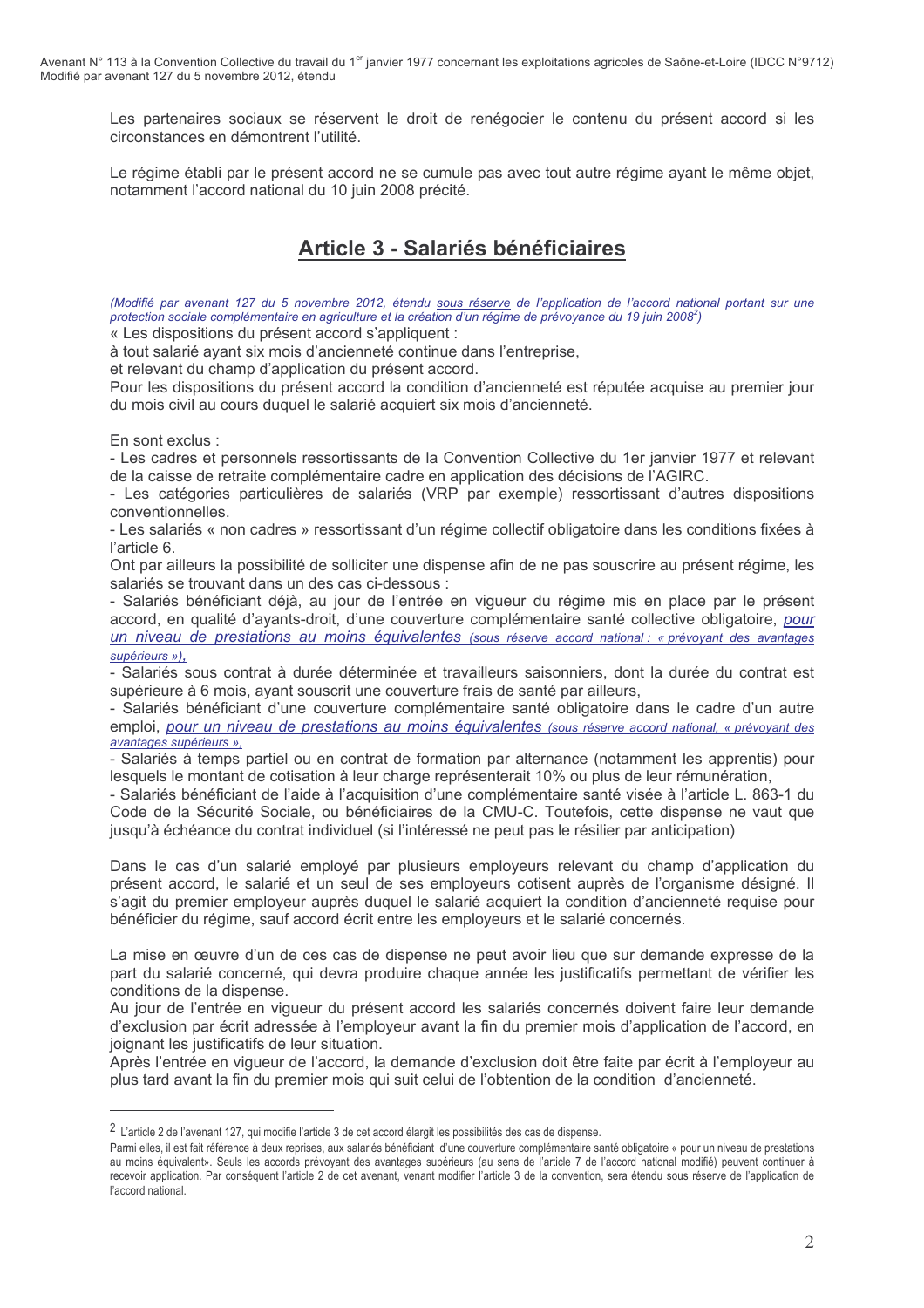Si le salarié ne remplit plus les conditions d'adhésion facultative il doit en informer l'employeur. La dispense prend fin en cas de modification de la situation du salarié ne lui permettant plus d'en justifier les conditions, en cas de non renouvellement annuel des justificatifs ou à sa demande ; il doit alors obligatoirement cotiser à l'assurance complémentaire santé à compter du mois civil suivant.

Dans les cas d'exclusion ou de dispense précités, les cotisations correspondantes ne sont pas dues ni par le salarié ni par l'employeur. »

## **Article 4 - Garanties**

La nature et le montant des prestations attachées au présent régime sont présentés dans le tableau annexé à l'accord (voir partie « régime conventionnel »).

Les partenaires sociaux ont souhaité que soit proposée à titre facultatif aux salariés la possibilité d'améliorer certaines des prestations prévues dans le régime obligatoire par le biais d'une cotisation supplémentaire (voir partie « option facultative » du tableau annexé).

Le supplément de cotisation représenté par la souscription à cette option demeure entièrement à la charge du salarié.

Le présent régime couvre à titre obligatoire le salarié quelque soit son état de santé à la date d'affiliation au régime.

Dès lors que le salarié a un conjoint (1) et/ou un ou des enfants (2), il peut cotiser au taux dit « famille », sachant que la cotisation supplémentaire qui en découle est à sa charge.

- (1) Conjoint non séparé de corps, cocontractant d'un PACS ou concubin.
- (2) Enfants de moins de 21 ans et bénéficiant du régime social de base du chef du participant, de son conjoint, partenaire ou concubin, enfants de moins de 28 ans lorsqu'ils sont étudiants. apprentis, enfant de moins de 25 ans lorsqu'ils sont demandeurs d'emploi non indemnisés par le Pôle emploi et enfants sans limite d'âge lorsqu'ils sont reconnus invalides.

Dans le cas d'un couple travaillant dans la même entreprise, l'un des deux membres du couple doit être affilié en propre, l'autre pouvant ne l'être qu'en qualité d'ayant droit.

## Article 5- Gestion du régime

Pour assurer la gestion du régime d'assurance complémentaire santé défini dans le présent accord et la mutualisation entre les salariés et les employeurs, les organisations signataires ont convenu, après avoir procédé à un appel d'offres, de désigner les Institutions de Prévoyance ANIPS (4-6 avenue d'Alsace - 92033 La Défense Cedex), et AGRI-PREVOYANCE (21 rue de la Bienfaisance - 75008 PARIS), en coassurance à hauteur de 50% chacun. l'ANIPS étant apériteur.

Le choix de l'organisme gestionnaire du régime doit faire l'objet d'un réexamen par les partenaires sociaux selon une périodicité ne pouvant excéder cinq ans.

Les modalités et conditions de gestion sont définies dans la convention conclue entre les organismes assureurs et les partenaires sociaux signataires.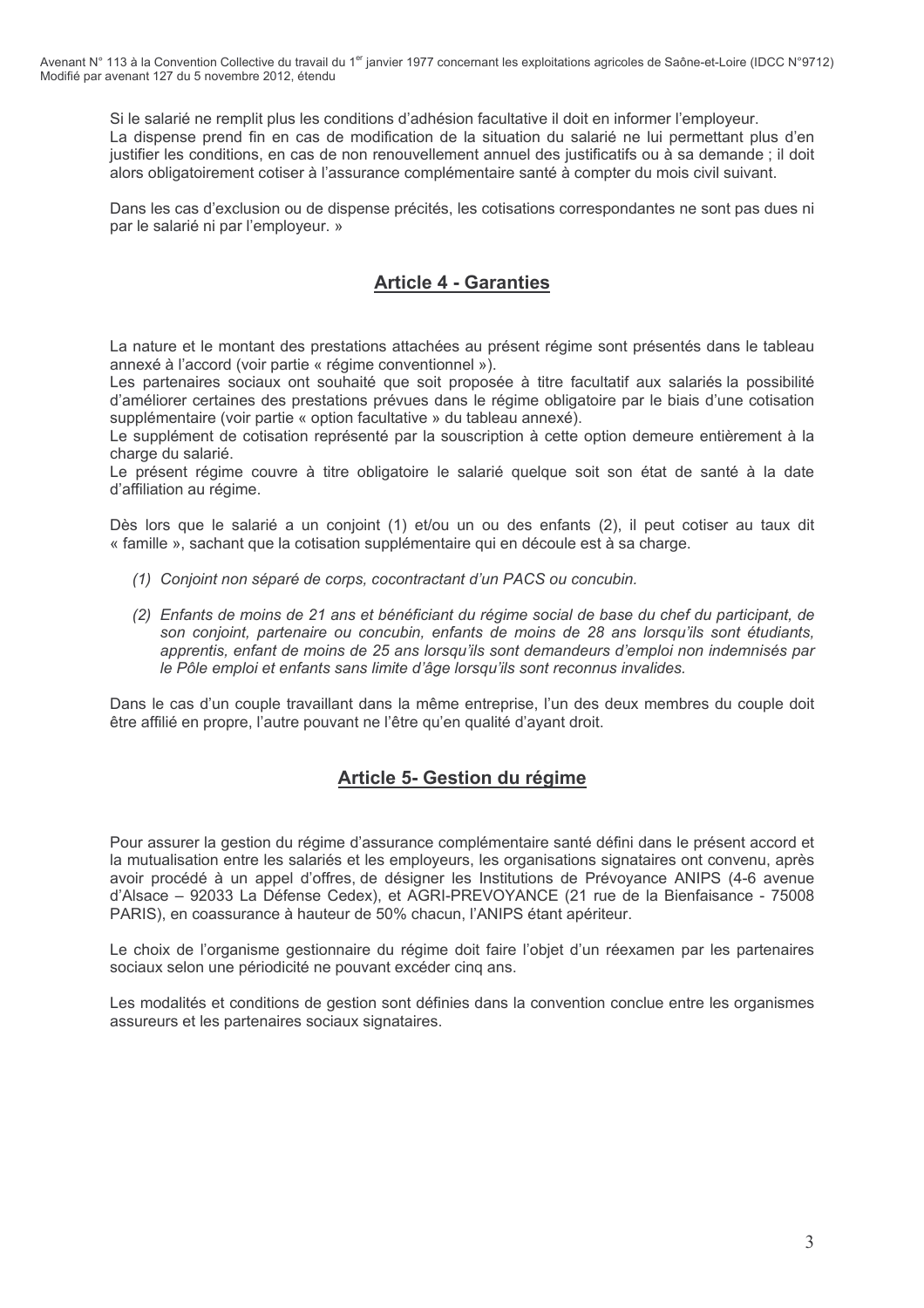### Article 6- Antériorité des régimes d'assurance complémentaire santé d'entreprise

Les entreprises disposant déjà d'une assurance complémentaire santé au jour de la signature du présent accord, comprenant l'ensemble des garanties définies à l'article 4 pour un niveau de prestations supérieures, peuvent ne pas remettre en cause leurs propres garanties et ne pas rejoindre l'organisme désigné dans le présent accord.

En revanche, les entreprises avant mis en place, préalablement à la signature du présent accord, un régime d'assurance santé de niveau égal ou inférieur aux garanties définies à l'article 4, doivent le résilier de manière à rejoindre le régime conventionnel départemental à compter de la date de son entrée en vigueur.

### **Article 7- Cotisations**

#### 1. Taux de cotisations et répartition

(Modifié par avenant 127 du 5 novembre 2012, étendu) « Le taux global d'appel des cotisations destinées au financement des prestations définies à l'article 4, est de 1,06% pour le tarif « isolé » et de 3,08% pour le tarif « famille ». Ces taux sont définis en pourcentage du plafond mensuel de la sécurité sociale et répartis comme suit :

- 35% de la part « isolé » à la charge de l'employeur, soit 0,371%, dans la limite d'un plafond de 12,00€ par mois,
- 65% de la part « isolé » à la charge du salarié, soit 0.689%, à quoi s'aioute la totalité de la part « famille » le cas échéant, soit une cotisation totale pour le salarié de 2,709% dans ce dernier cas.

Si le salarié souhaite souscrire à l'option facultative prévue à l'article 4, les taux de cotisation sont les suivants:

- 1.39% en tarif « isolé »
- 3.86% en tarif « famille »

Dans tous les cas, la participation de l'employeur demeure égale à 35% de la part « isolé » du régime conventionnel (soit 0,371%), dans la limite d'un plafond de 12,00€ par mois. »

#### 2. Collecte

La collecte des cotisations est confiée par l'organisme désigné à la caisse de MSA compétente sur le territoire concerné selon les termes d'une convention conclue entre eux.

#### 3. Suspension du contrat de travail

En cas de suspension du contrat de travail ne donnant pas lieu à indemnisation et intervenant après la date d'affiliation au régime, le maintien d'une offre conventionnelle de base sera proposée, sous réserve que l'intéressé en fasse la demande expresse et qu'il règle la totalité de la cotisation correspondante.

Le bénéfice des garanties mises en place dans le cadre du présent régime est maintenu au profit des salariés dont le contrat de travail est suspendu, pour la période au titre de laquelle ils bénéficient :

- Soit d'un maintien total ou partiel de salaire,
- Soit d'indemnités journalières complémentaires financées au moins pour partie par l'employeur, qu'elles soient versées directement par l'employeur ou pour son compte par l'intermédiaire d'un tiers.

Les contributions de l'employeur et du salarié, définies au point 1 du présent article, sont maintenues pendant toute la période de suspension du contrat de travail indemnisée.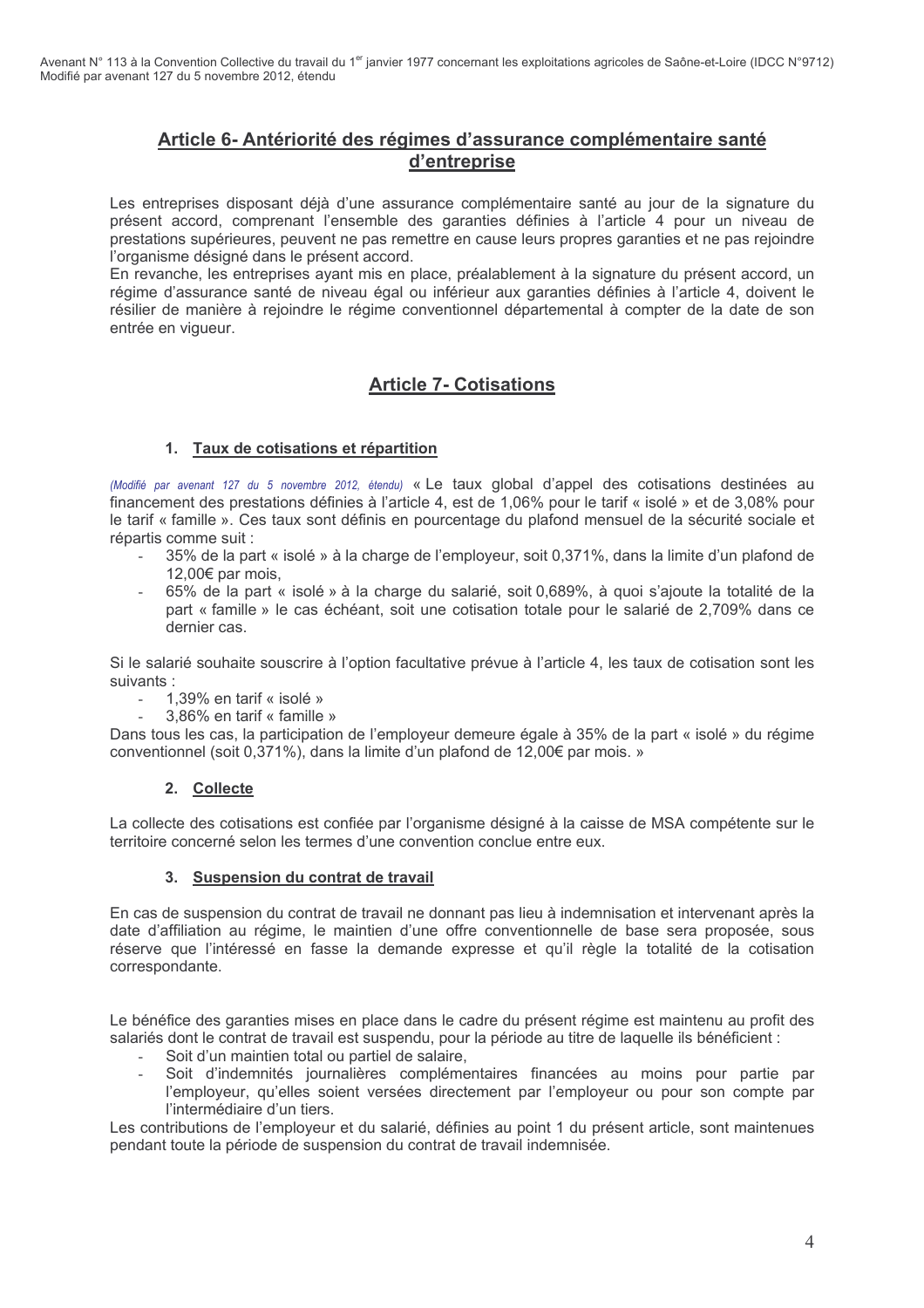Avenant N° 113 à la Convention Collective du travail du 1<sup>er</sup> janvier 1977 concernant les exploitations agricoles de Saône-et-Loire (IDCC N°9712) Modifié par avenant 127 du 5 novembre 2012, étendu

#### 4. Rupture du contrat de travail

Dans tous les cas de rupture du contrat de travail, le salarié peut demander le maintien de ses garanties frais de santé issues de l'accord départemental, dans les six mois suivant la rupture du contrat de travail.

#### 5 – Salariés sous CDD et saisonniers non couvert par l'accord

Pour les saisonniers non couverts par l'accord départemental, une offre conventionnelle de base sera proposée au même tarif que celui de l'accord départemental, sous réserve que l'intéressée en fasse la demande et qu'il règle la totalité de la cotisation correspondante.

Cette adhésion volontaire peut se poursuivre à l'échéance du contrat à durée déterminée.

### Article 8- Clause de réexamen - dénonciation

Le régime d'assurance complémentaire santé mis en œuvre par le présent accord fera l'objet d'un réexamen, dans un délai qui ne pourra excéder 5 ans à compter de la date de son entrée en viqueur, pour permettre aux partenaires sociaux signataires d'en revoir, au vu des résultats techniques et financiers enregistrés pendant la période écoulée, les conditions tant en matière de garanties que de financement et de choix de l'organisme assureur.

Le présent accord peut être dénoncé à tout moment par les parties signataires sous réserve d'un préavis de 3 mois. En cas de dénonciation, les partenaires sociaux devront se réunir dans les 6 mois suivants, afin d'étudier les termes d'un éventuel nouvel accord.

En cas de dénonciation, l'organisme assureur concerné maintiendra les prestations en cours de service à la date d'effet de la dénonciation.

### Article 9 - Accord de gestion spécifique et suivi du régime

Les modalités de mise en œuvre pratique des garanties prévues par le présent accord font l'objet d'un protocole de gestion distinct qui définit entre l'organisme assureur désigné et les partenaires sociaux, notamment les modalités de suivi du régime.

Les organisations professionnelles signataires se réuniront par ailleurs une fois par an au moins, et chaque fois que jugé nécessaire à la demande de l'un des collèges (employeurs ou salariés), avec les représentants de l'organisme désigné, afin notamment :

- De faire le point des entreprises et salariés relevant du présent accord.
- o De dresser un bilan de l'application de l'accord, des évolutions et résultats globaux du régime de frais de santé mis en place par l'accord.
- o D'examiner les avis relatifs à l'évolution du régime.
- o De vérifier que les objectifs professionnels sont réalisés dans les meilleures conditions.
- o De consolider les différentes données statistiques sur les entreprises et les salariés.

### Article 10- Dépôt et extension

Le présent accord pourra être dénoncé en respectant un préavis de 3 mois et sauf conclusion d'un nouvel accord, il cessera de produire ses effets après le délai d'un an à compter du terme du préavis.

Le présent accord est déposé conformément aux dispositions légales et son extension est demandée.

Fait à Mâcon le 28 avril 2009.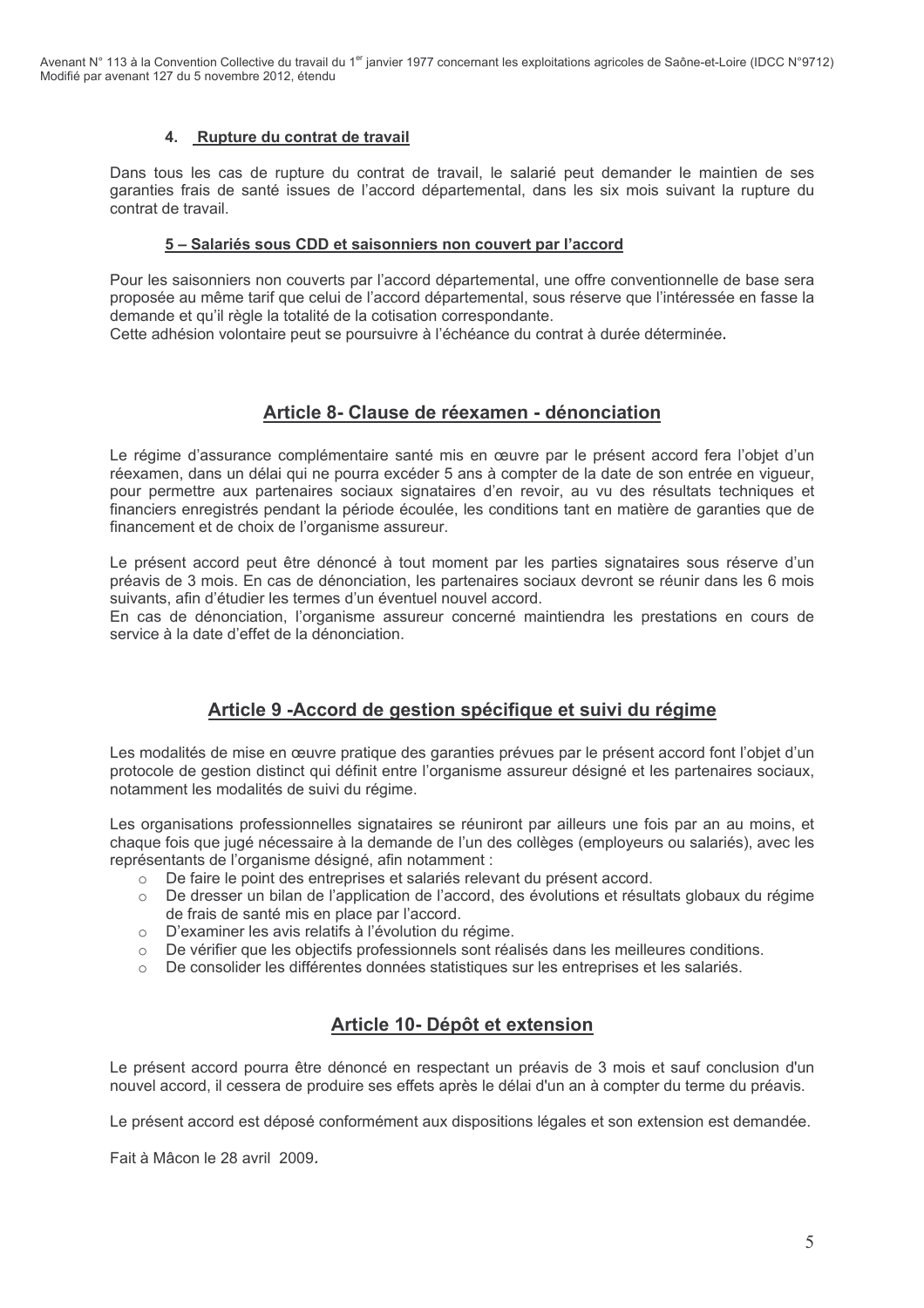Avenant N° 113 à la Convention Collective du travail du 1<sup>er</sup> janvier 1977 concernant les exploitations agricoles de Saône-et-Loire (IDCC N°9712)<br>Modifié par avenant 127 du 5 novembre 2012, étendu

| <b>TYPES DE GARANTIES</b>                                                                 | <b>REGIME CONVENTIONNEL</b>                                                                                                             | <b>OPTION FACULTATIVE</b><br>(en gras les points d'amélioration par<br>rapport au régime conventionnel)           |  |
|-------------------------------------------------------------------------------------------|-----------------------------------------------------------------------------------------------------------------------------------------|-------------------------------------------------------------------------------------------------------------------|--|
| <b>FRAIS MEDICAUX:</b>                                                                    |                                                                                                                                         |                                                                                                                   |  |
| ✓ Consultation de médecin ou<br>spécialiste                                               | 30%                                                                                                                                     | 80%                                                                                                               |  |
| ← Auxiliaire médical, soins infirmiers                                                    | 40%                                                                                                                                     | 40%                                                                                                               |  |
| √ Massages, pédicures, orthophoniste,<br>orthoptiste, sage femme                          | 40%                                                                                                                                     | 40%                                                                                                               |  |
| ← Analyses, examens de laboratoire                                                        | 40%                                                                                                                                     | 40%                                                                                                               |  |
| ← Radiographie, électro radiographie                                                      | 30%                                                                                                                                     | 80%                                                                                                               |  |
| ← Actes de prévention responsable                                                         | 30 à 65%                                                                                                                                | $30$ à 65%                                                                                                        |  |
| √ Médecine douce (acupuncture,<br>homéopathie, chiropractie, ostéopathie)                 | 15€/consultation dans la limite de 4 /<br>an / famille                                                                                  | 23€/consultation dans la limite de 4<br>/ an / famille                                                            |  |
| <b>PHARMACIE:</b>                                                                         |                                                                                                                                         |                                                                                                                   |  |
| $\checkmark$ Médicaments remboursables                                                    | 0 à 85%                                                                                                                                 | $0$ à 85%                                                                                                         |  |
| $\checkmark$ Vaccins prescrits mais non<br>remboursés                                     | 25€/an/famille                                                                                                                          | 40€/an/famille                                                                                                    |  |
| OPTIQUE :                                                                                 |                                                                                                                                         |                                                                                                                   |  |
| $\checkmark$ Soins et honoraires                                                          | Cf consultation spécialiste                                                                                                             | Cf consultation spécialiste                                                                                       |  |
| √ Verres, montures et lentilles acceptés                                                  | 390% du TC<br>+ crédit de 200€ avec majoration de<br>75€/an si pas de consommation<br>pendant 2 ans<br>(lentilles acceptées uniquement) | crédit de 300€/an et jusqu'à 500€<br>si pas de consommation pendant 5<br>ans (lentilles acceptées ou<br>refusées) |  |
| <b>DENTAIRE:</b>                                                                          |                                                                                                                                         |                                                                                                                   |  |
| $\checkmark$ Soins                                                                        | 30%                                                                                                                                     | 30%                                                                                                               |  |
| ← Prothèses dentaires acceptées (et<br>Inlays Core)                                       | 280% + crédit de 300€/an                                                                                                                | 340% + crédit de 400€/an                                                                                          |  |
| ← Parodontologie                                                                          |                                                                                                                                         | 75€/an                                                                                                            |  |
| Orthodontie:<br>✓ Orthodontie acceptée                                                    | 200%                                                                                                                                    | 200%                                                                                                              |  |
| <b>APPAREILLAGE:</b>                                                                      |                                                                                                                                         |                                                                                                                   |  |
| ← Prothèse auditive acceptée                                                              | 390%                                                                                                                                    | 390%                                                                                                              |  |
| ← Prothèse auditive refusée                                                               |                                                                                                                                         | 150€/an                                                                                                           |  |
| ← Fournitures médicales, pansements,<br>gros et petits appareillages, autres<br>prothèses | $0$ à 35%                                                                                                                               | 85%                                                                                                               |  |
| $\checkmark$ Fauteuil roulant                                                             |                                                                                                                                         | 200€/an                                                                                                           |  |
| <b>FORFAIT ACTES LOURDS (18€)</b>                                                         | 100% du forfait                                                                                                                         | 100% du forfait                                                                                                   |  |